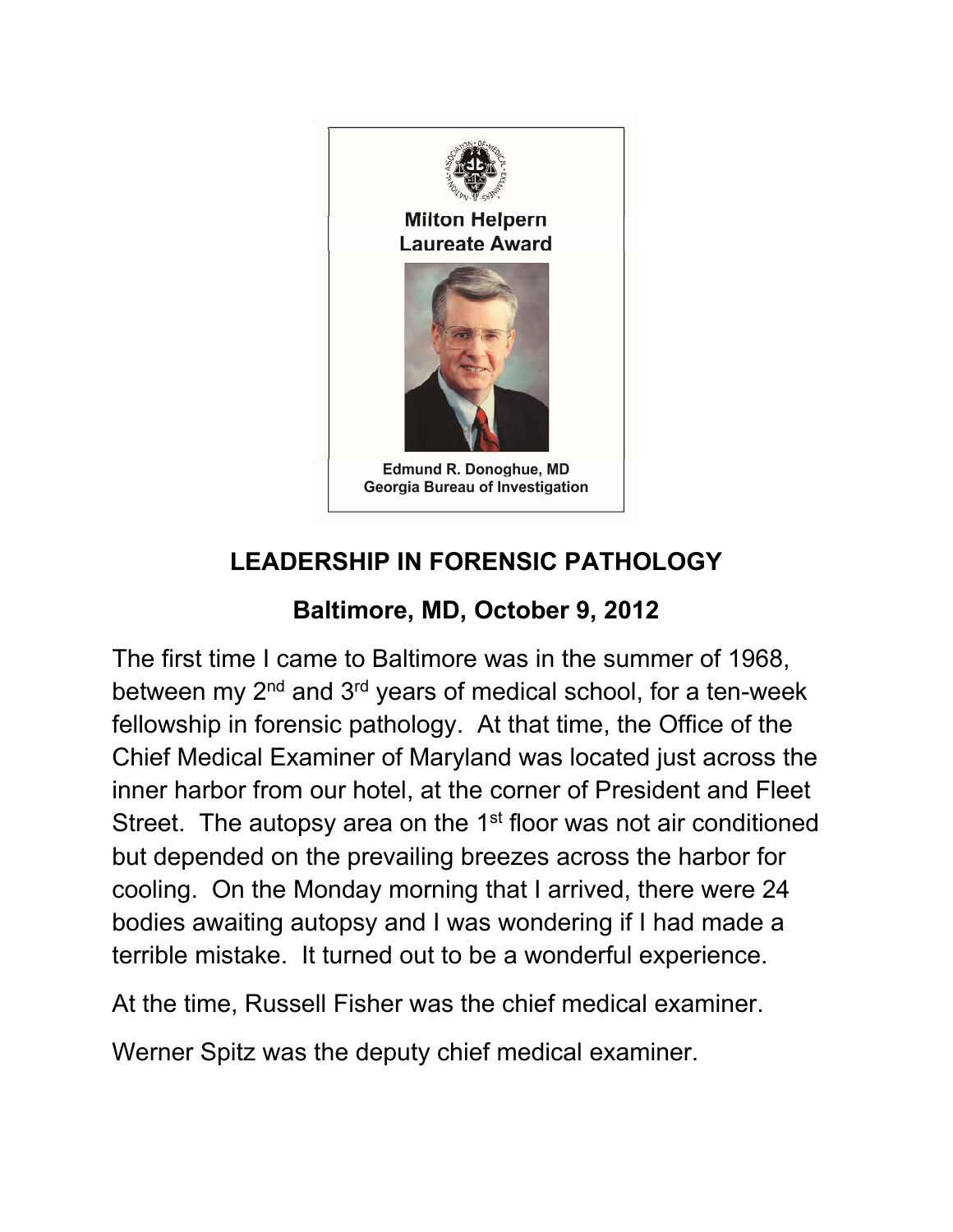Page **2** of **9**

Ron Kornblum, Ed Wilson, and Charlie Springate were assistant medical examiners.

Josh Perper and Dimitri Contostavolos were residents in forensic pathology.

Richard Lindenberg, the renowned forensic neuropathologist had his laboratory in a city pumping station directly adjacent to the medical examiner's office and did weekly brain cutting conferences at the office.

During that summer, I drove up to the Armed Force Institute of Pathology and finally found the Department of Forensic Pathology on the Mall at  $7<sup>th</sup>$  and Independence Avenue. There I met then CDR Charles Stahl who graciously sat down and talked with me about forensic pathology.

In May 1969, I attended the AFIP Forensic Pathology course where I met Dick Froede, Jim Weston, and Tom Canfield.

Since I was from Chicago, I was able to attend the 1969 and 1970 annual meetings of the American Academy of Forensic Sciences and met Drs. Milton Helpern, Charles Petty and many other notable forensic pathologists.

I did a straight medical internship and two years of anatomic pathology training at the Mayo Clinic in Rochester, MN. I may have been the 1<sup>st</sup> or 2<sup>nd</sup> forensic pathologist to come out of the Mayo Clinic.

Next, I went to the Office of the Medical Examiner of Wayne County, MI, in Detroit, for a year of training in forensic pathology with the new installed chief medical examiner Werner Spitz.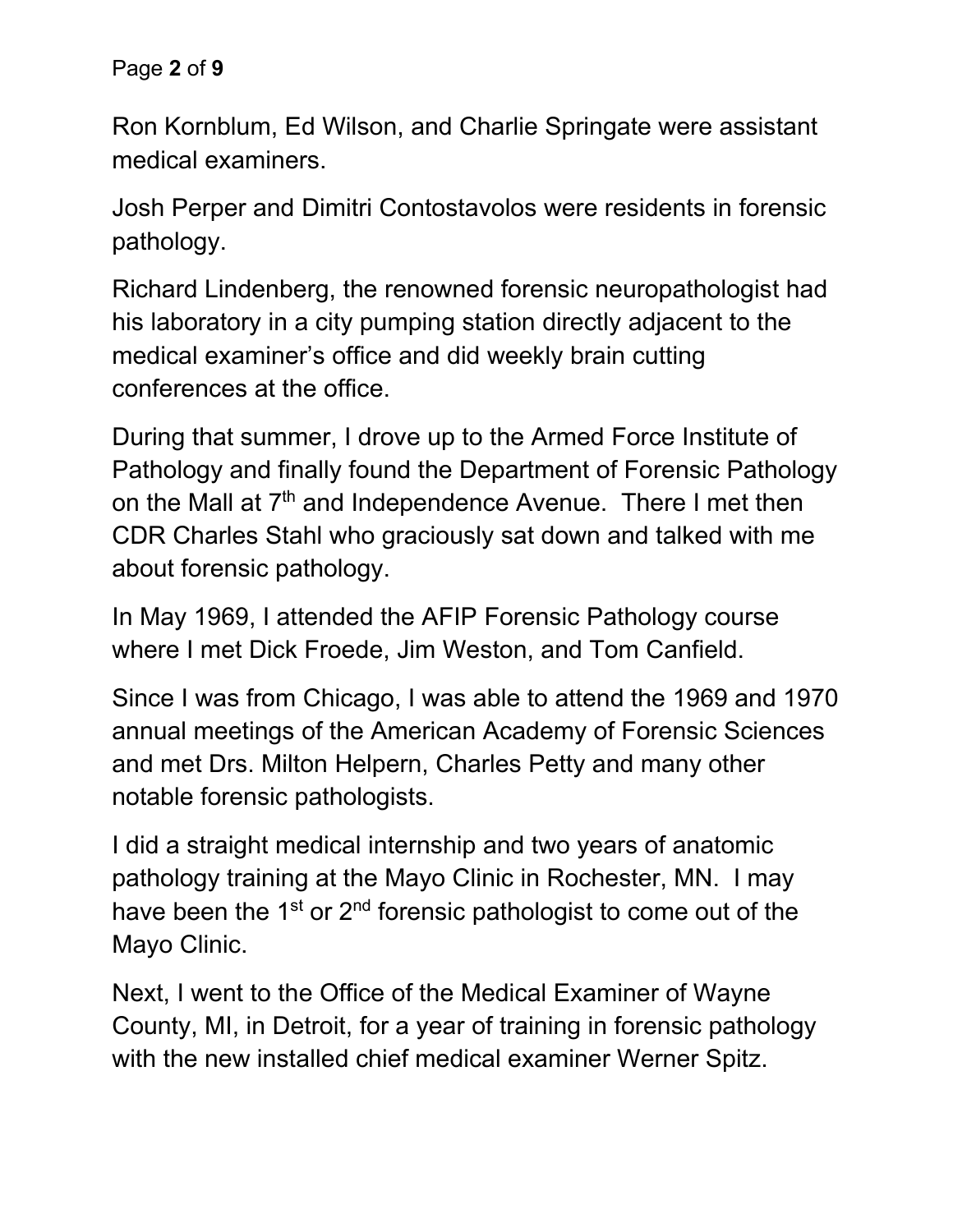Page **3** of **9**

Since I had a military obligation to the Navy under the Berry Plan, I was very fortunate to be able to arrange a  $2<sup>nd</sup>$  year of training in forensic pathology at the AFIP. At that time Charlie Stahl and Dick Froede were my supervisors. Robert Hertzog, Michael Dunne, Bob Thompson,and toxicologist Able Dominguez were also there at the time were important in my formation.

During my training period, I was assigned to the Office of the Chief Medical of the District of Columbia for autopsy experience and was very privileged to work with Jim Luke, Brian Blackborne, Roy Riddick, and Doug Dixon in the old DC morgue that overlooked the Congressional Cemetery. After my training year at AFIP, I remained on the staff at AFIP for two years and at the time of my departure I was chief of the wound ballistics or missile trauma branch.

Cook County was planning a transition from a coroner system to a medical examiner system on December 6, 1976, and the appointment of Robert J Stein as chief medical examiner was announced about a year in advance to facilitate the transition. I met with Dr. Stein early in 1976 and was offered the appointment as deputy chief medical examiner and co-director of residency training contingent on becoming board certified. Of course, I still had a military obligation and could not report until July 1, 1977.

During 1976, I did become board certified in anatomic and forensic pathology.

On Sunday, March 27, 1977, just weeks before my departure from AFIP, the largest aviation accident in the world occurred in Tenerife in the Canary Islands when Pan American and KLM 747's collided on the runway killing 583 people. Because only the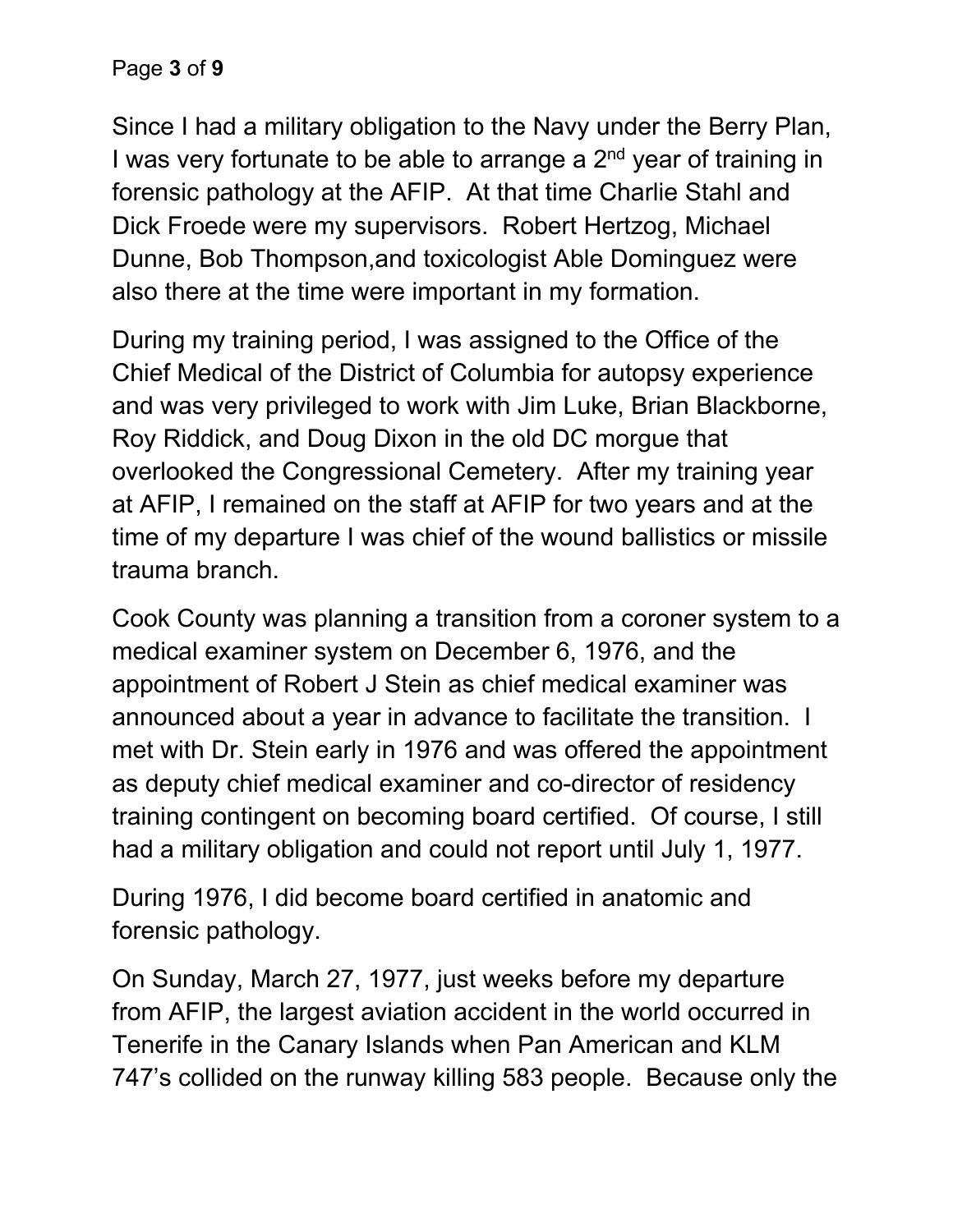Page **4** of **9**

military had the manpower to handle a disaster of the magnitude, the following afternoon, I found myself on a flight to Tenerife with other AFIP pathologists.

Unfortunately, because this accident occurred just before Easter, the height of the tourist season in the Canary Islands, the Spanish authorities would now allow us to process the victims in the Canary Islands. The bodies were brought back to the Port Mortuary at the Dover Air Force Base in Delaware and processed there.

I reported to Chicago on July 1, 1977, on the same day, Shaku Teas become the first resident in our provisional residency training program in forensic pathology. Mitra Kalelkar joined her in January 1978 and stayed with us for more than 30 years.

When a new medical examiner office starts or a new chief is appointed everyone wonders whether they will survive. It wasn't long before the new Cook County Medical Examiner's Office was challenged. On August 12, 1978, a delta wing British Vulcan bomber with a crew of four, visiting for the Chicago Air and Water show, crashed in a landfill just outside Glenview Naval Air Station. In December 1978, DesPlaines Police served a search warrant on the home of John Wayne Gacy and discovered 27 bodies buried in the basement.

On May 25, 1979, American Airlines Flight 191 dropped an engine on its take-off rolled and crashed next to a mobile home park just north of O'Hare airport. We worked at O'Hare for nearly a month identifying the 273 victims.

Two visiting hospital residents, Dan DelBoccio and Joanne Richmond, were given medical examiner badges by Dr. Stein and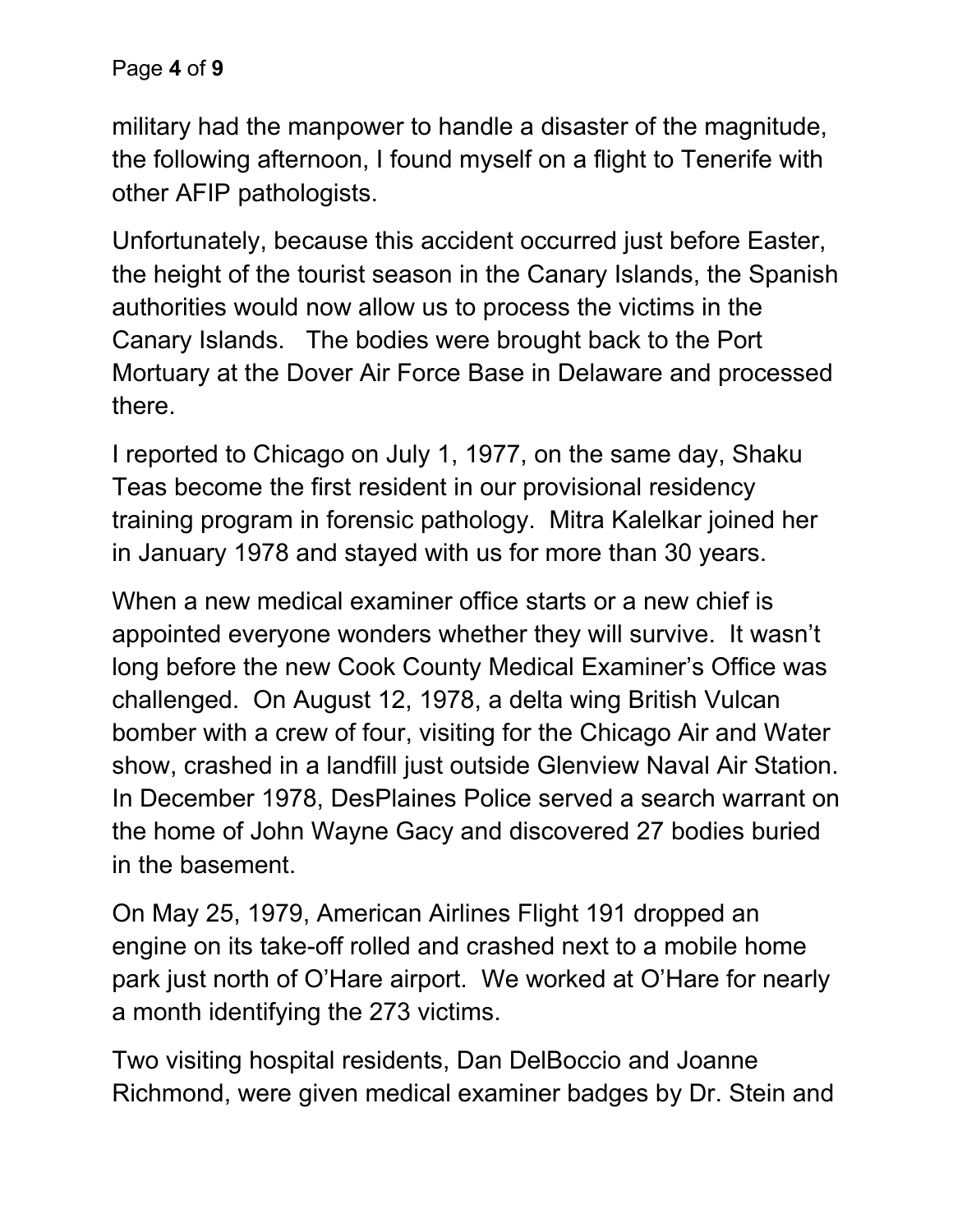sent to the airport. We ended recruiting both of them as residents in forensic pathology. Dr. Clyde Snow, the anthropologist, worked for the FAA at the time and later became our forensic anthropology consultant and worked with Dr. Stein on the Gacy Cases.

In September 1982, Barry Lifschultz and I became involved in the Tylenol-Cyanide poisoning cases and suggested to the police and emergency room personnel that because of the rapidity of the deaths that we were probably dealing with cyanide poisonings. This was something that I had learned by Dr Joseph Davis in a continuing education course.

The paramedics and the public health nurse involved in the death suggested that the vehicle might be Tylenol and brought the containers to our investigator at the hospital. I asked that investigator to smell the contents of the container and he said that he could smell cyanide.

We then had him bring the containers to the medical examiner office. We called in our toxicologist, Dr. Michael Schaeffer, in the middle of the night, and had him analyze the capsules. By the early the next morning, he had found cyanide in lethal quantities. Since, Dr. Stein was out of town, it fell to me to schedule a press conference and inform the world that Tylenol had been contaminated with cyanide.

In 1993, Dr. Stein retired and I was appointed chief medical examiner of Cook County. In less than two years, my challenge occurred in the form of heat wave that killed more than 800 persons.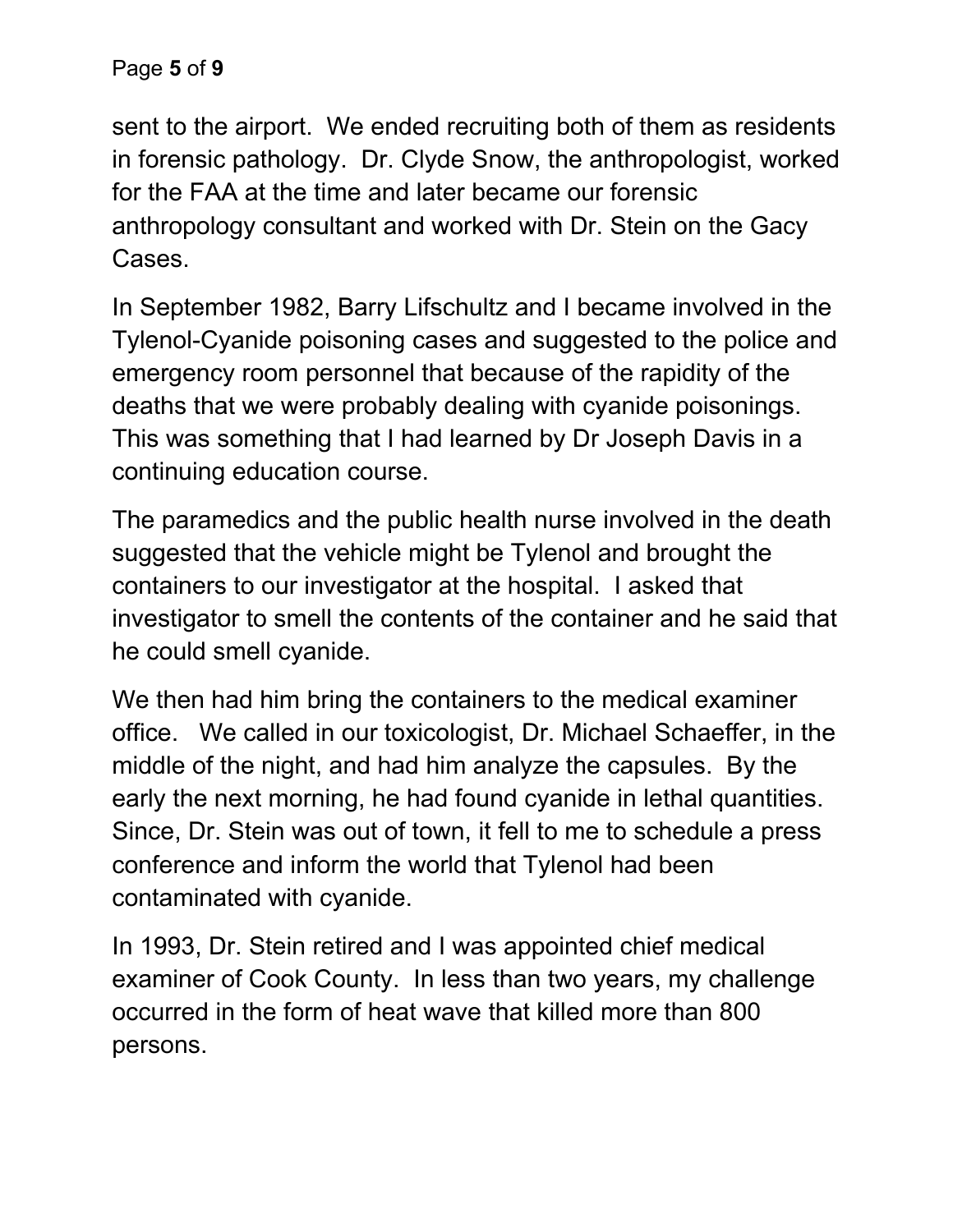We were astounded when Mayor Richard M. Daley began to suggest that perhaps the number of heat deaths was being exaggerated. We were in a bit of dilemma because we were confident that we were right but we understood that we could not confront the mayor directly. My mother even called to advise avoiding a fight with mayor. So we acknowledged that the Mayor of Chicago was entitled to ask questions about the determination of heat related deaths. We also asserted that we were confident of the figures, welcomed a review, and were sure that we would be upheld. The incident has been written about in a very interesting book entitled "Heat Wave: A Social Autopsy of Disaster in Chicago," by sociologist Eric Klinenberg.

I learned many things as a chief medical examiner.

During the heat wave, I found that my employees already knew what needed to be done. My job was to see that they had the resources to do their job. I think that our host, Dr Dave Fowler, has done a wonderful job in providing needed resources to his employees.

Your probably can't tell your employees enough how much you appreciate what they do for you. Praise them publicly; and remember always to correct the privately.

The transition to chief medical examiner will be difficult if you can't allow your staff to do things for you. In the past you may have done everything yourself, as a chief your responsibilities will broaden so that it will become impossible to attend to every detail. I was fortunate to have very competent people around me including Scott Denton, Roy Dames, and Chris Morris.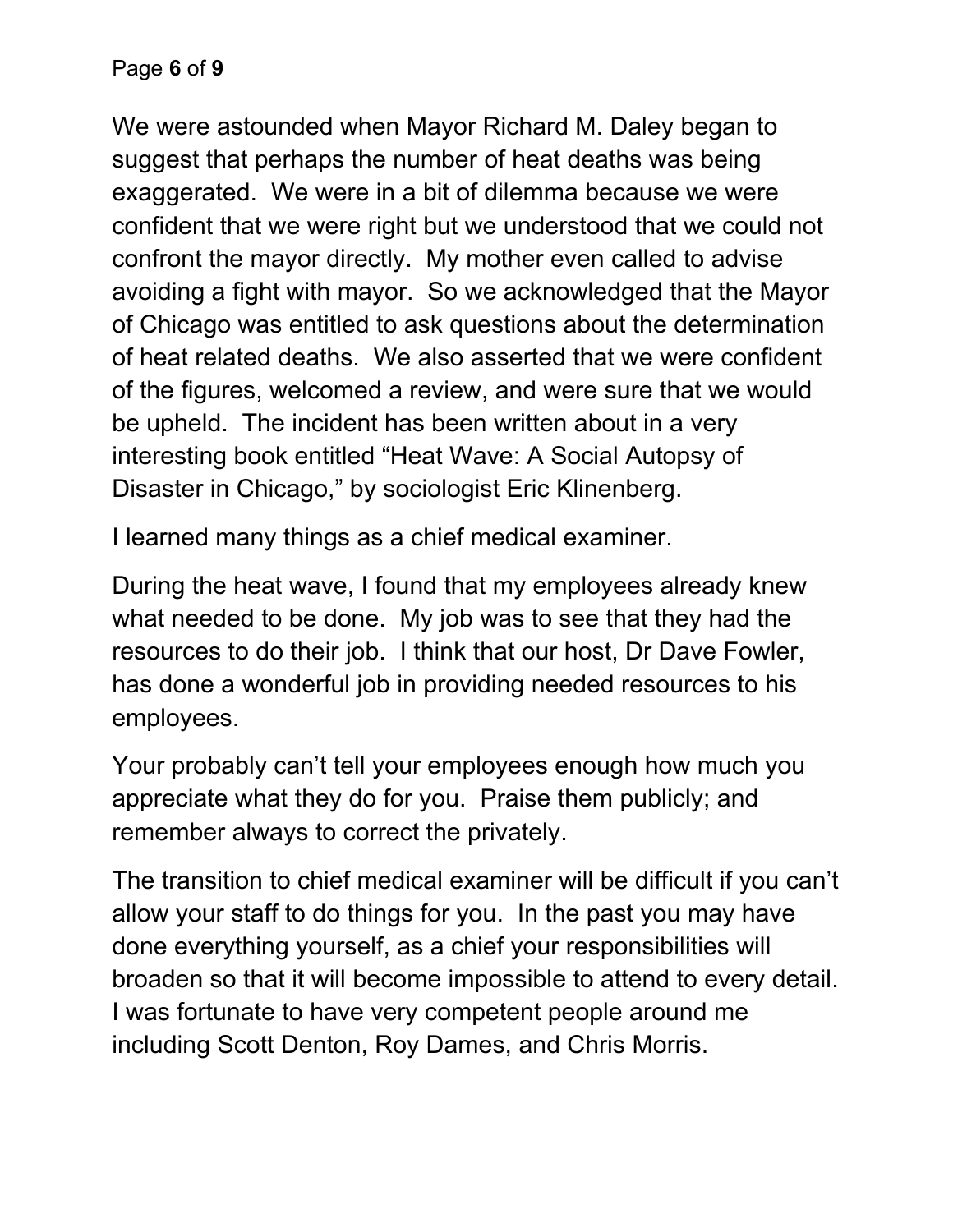I would like to talk a little about what it takes to be successful in professional organizations. The first to attend the meeting of the organization—85% of success in life comes from simply showing up. Attend the business meeting of your organization. Learn the basics of parliamentary procedure.

I can't count the number of times that I have seen a physician get up in a meeting with a very thoughtful idea and fail to have any action taken because he did not say the words "I move that…" In our Chicago Medical Society we would annually offer an 8-hour class for up to 15 physicians in parliamentary procedure. I would send my forensic pathology residents to these classes and both Scott Denton and Ponni Arunkumar, the new deputy chief in Cook County, attended. These skills are transferable to every organization in which you participate.

Present scientific papers, this is good for you and your office. Volunteer for committees. When given an assignment, deliver an excellent product in a timely fashion.

(Here is probably the most important thing that I am going to tell you today.) Treat your colleagues well. Socialize with your colleagues. Avoid negativity and negative people. You will not advance in any professional organizationwithout the help of your colleagues.

In 1990, Marcella Fierro called me because NAME's AMA delegate and alternate could not attend the AMA annual meeting in Chicago. She asked me if I would attend. The ink was barely dry on my AMA membership card, I had joined three months earlier and now I occupying the seat held for many years by Dr. Milton Helpern. That turned into more than a 22 year assignment with both NAME and the American Society for Clinical Pathology.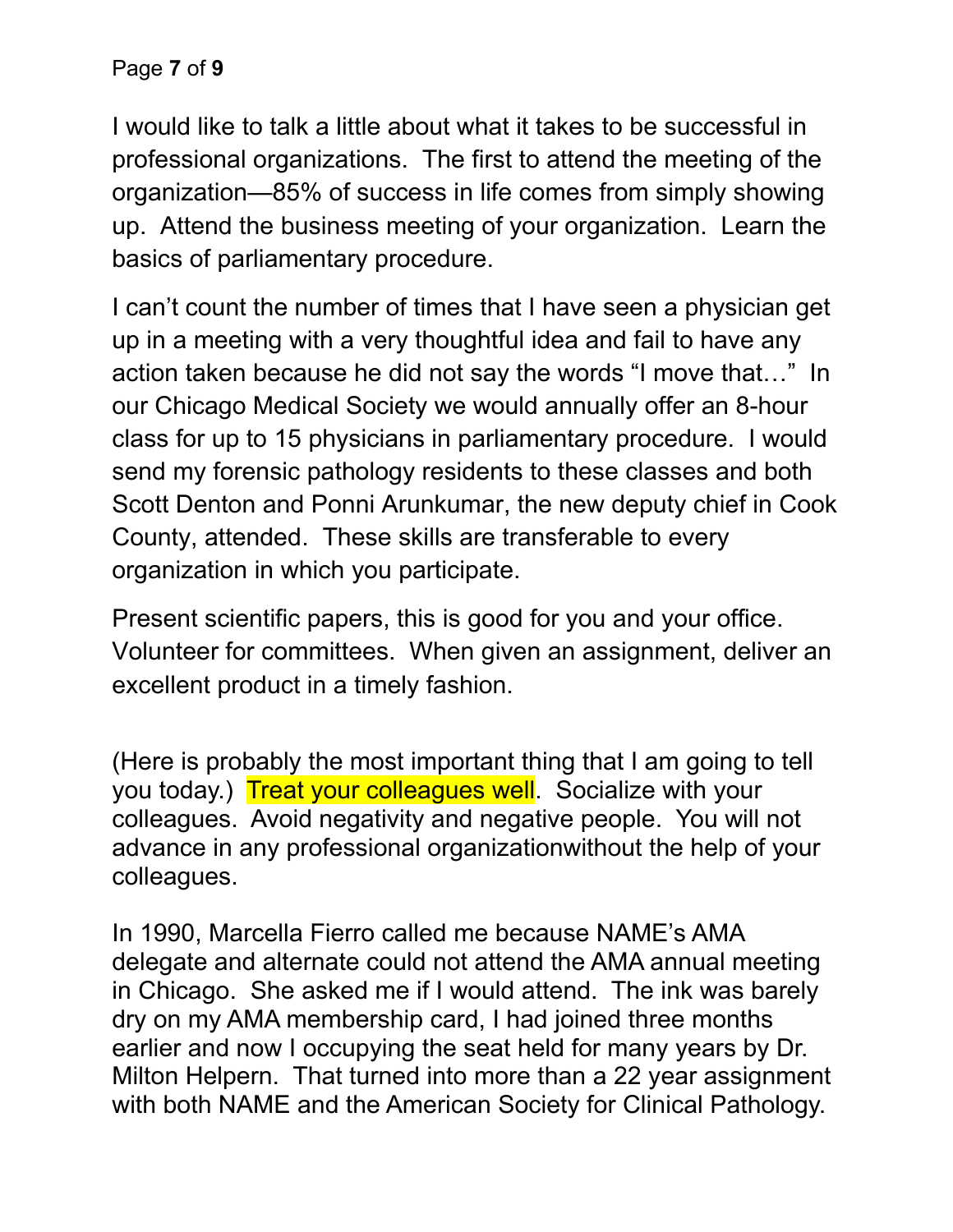Marcella also suggested me to the nominating committee for a seat on the NAME Board.

My colleagues in St. Louis have been helpful on so many occasions and in so many ways, I would like to thank them all: Mary Fran Ernst, Mary Case, Julie Howe, Kathleen Diebold Hargrove, Mike Graham, and of course I want to include Denise McNally in that.

Jeff Jentzen deserves special thanks for his assistance during the 1995 heat when he supplied me with the heat death mortality figures for Kenosha, Racine, and Milwaukee just before a very important press conference. I know there are many other colleagues to thank, just know that I appreciate everything you did.

Here is another suggestion. If you have done so already, get an automated external defibrillator and train you employees in basic life support. A little more than a year ago, I had an episode of ventricular fibrillation. Thanks to Jamie Downs and our Georgia Bureau of Investigation staff, I was resuscitated, defibrillated, and transported two blocks to our heart hospital in Savannah. I also need to thank Kris Sperry for purchasing the defibrillator. After a quadruple coronary bypass, I am back to normal.

I want to thank my lovely wife of 39 years, Judy, who has always supported me in my chosen career.

Lastly, I would like to thank the NAME Awards Committee, the Executive Committee, the Board of Directors, and the members of NAME for my selection as the Milton Helpern Laureate. I deeply gratified and humbled by my selection. I thank you profoundly for this honor. I want to tell you that I have never regretted my choice to become a forensic pathologist. I feel very lucky to have been in the field of forensic pathology and to have met the pioneers in the